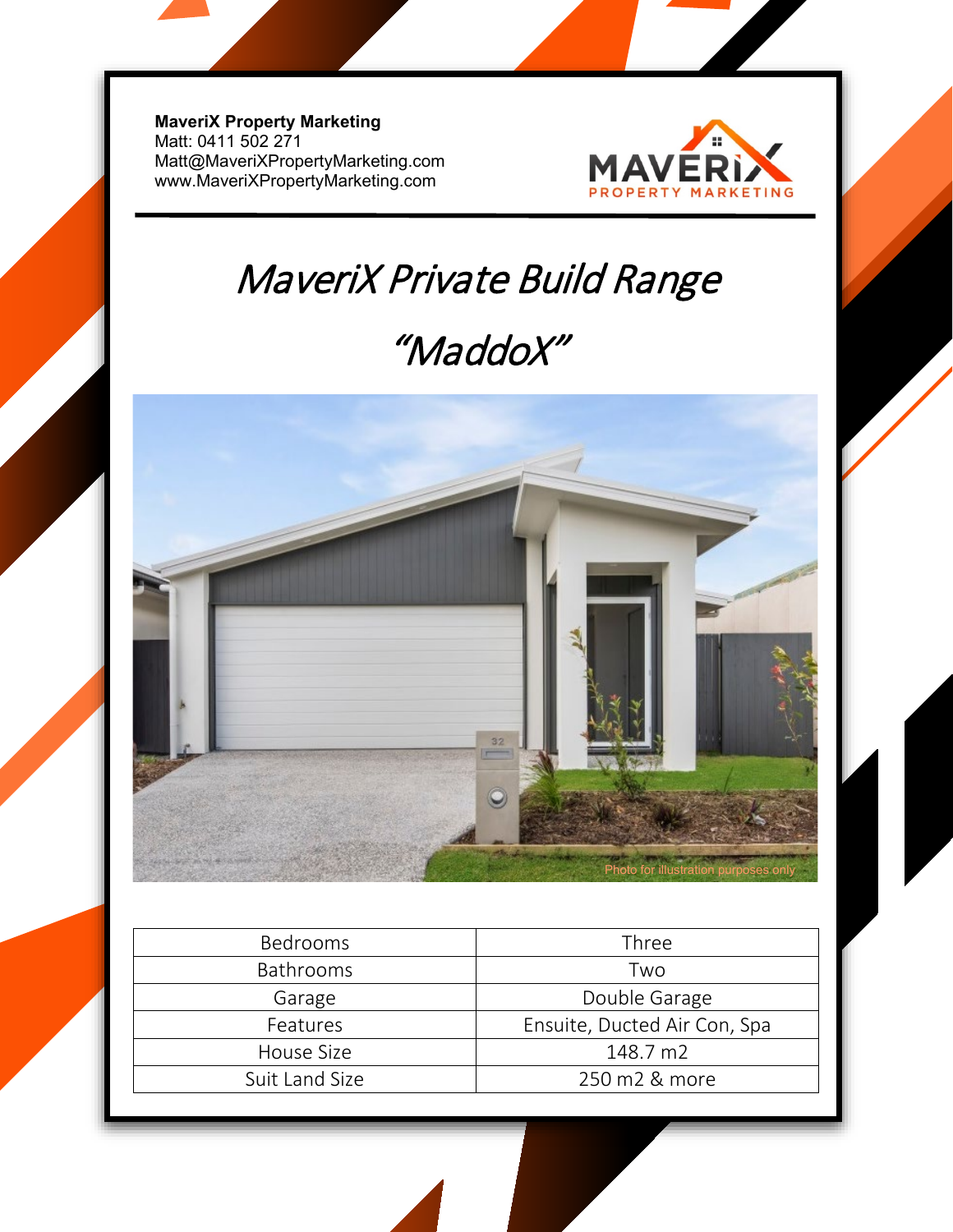#### Appraisal Summary:

The *MaddoX* floor plan is customizable yet complete - designed to fit 250m2 blocks while allowing for a modern, spacious feel. The package is 100% finished, 'ready to move in,' and comes with an impressive range of quality, upmarket inclusions throughout, meaning at 148.7m2 you're not short on or compromising quality.

MaddoX Includes three bedrooms with the master bedroom containing a spacious ensuite and mirror/vinyl faced sliding access doors to built-in wardrobe.

large porcelain floor tiles to living areas, separate laundry, bathroom and ensuite. Feature Spa bath to create additional elegance to bathroom.

2440mm high ceilings with ducted air-conditioning throughout, stylish kitchen with 'soft-close' cabinetry, European appliances, and overhead feature pendant lighting.

Double garage, fully fenced, side access gate, turfed and decoratively landscaped. Plain concrete footpath to service area side boundary, 3,000 litre rainwater tank installed, foldaway clothesline, tv antennae and letterbox. Complete with nylon mesh flyscreens and pull-down sunblock blinds, everything has been designed so you are ready to just move in.

Built by a local, hands-on builder who ensures a high-quality construction and efficient build times. Read on to see what the **MaddoX** package includes ready to be purchased and built upon your land.

*Note: The MaveriX Property Marketing Private Built Range are designed to offer fully finished, ready to move in packages to those who have sourced or are in the process of sourcing their own land. These packages have been previously built by private, local builders who maintain their copyright for all plans and specifications. While inclusions can be customised and floor plans altered to suit your block, aspect, dimensions, budget or needs, these packages are designed to be purchased 'as is' and are quoted accordingly.* 

*Please enquire for further information, to build, or to discuss customisation.*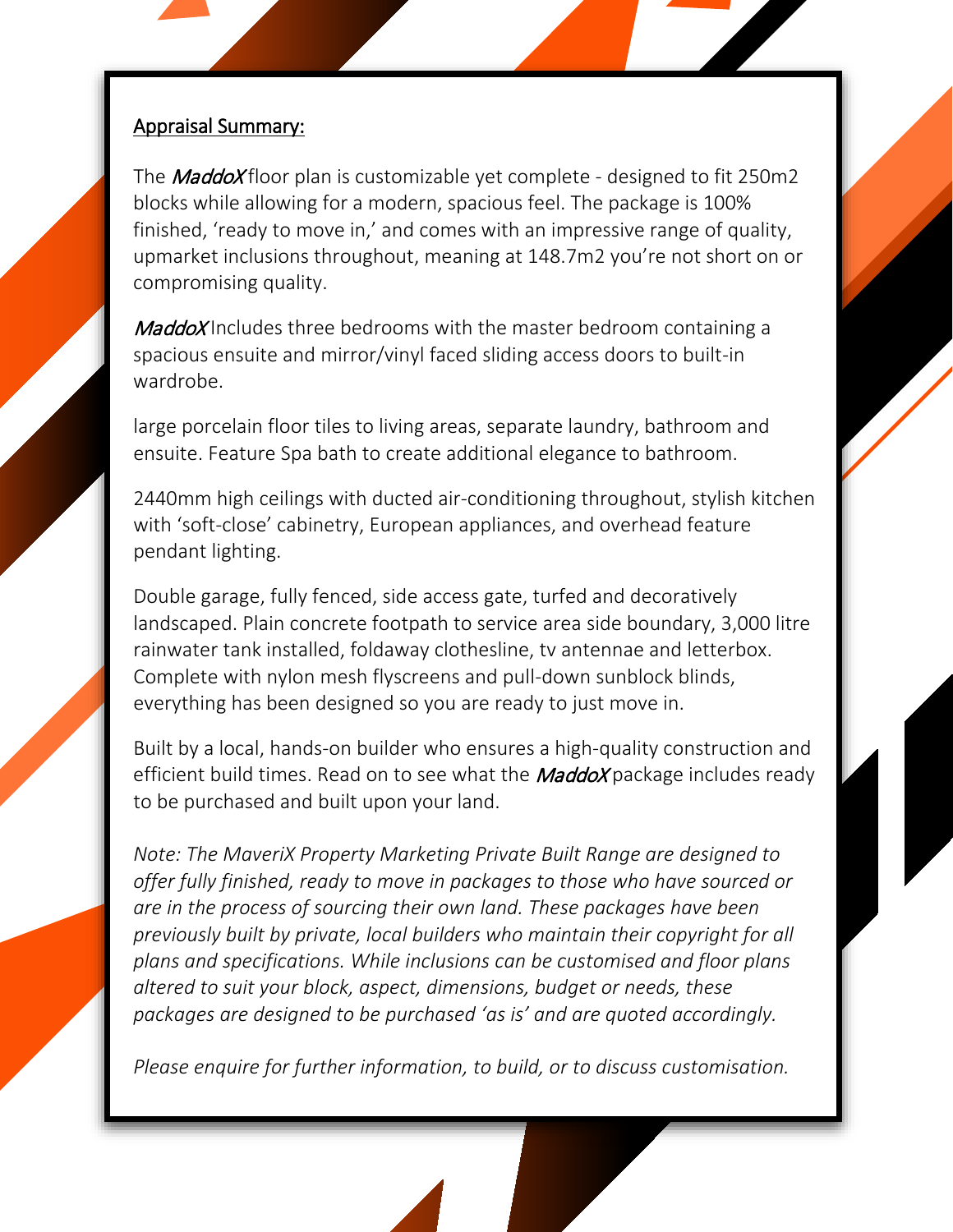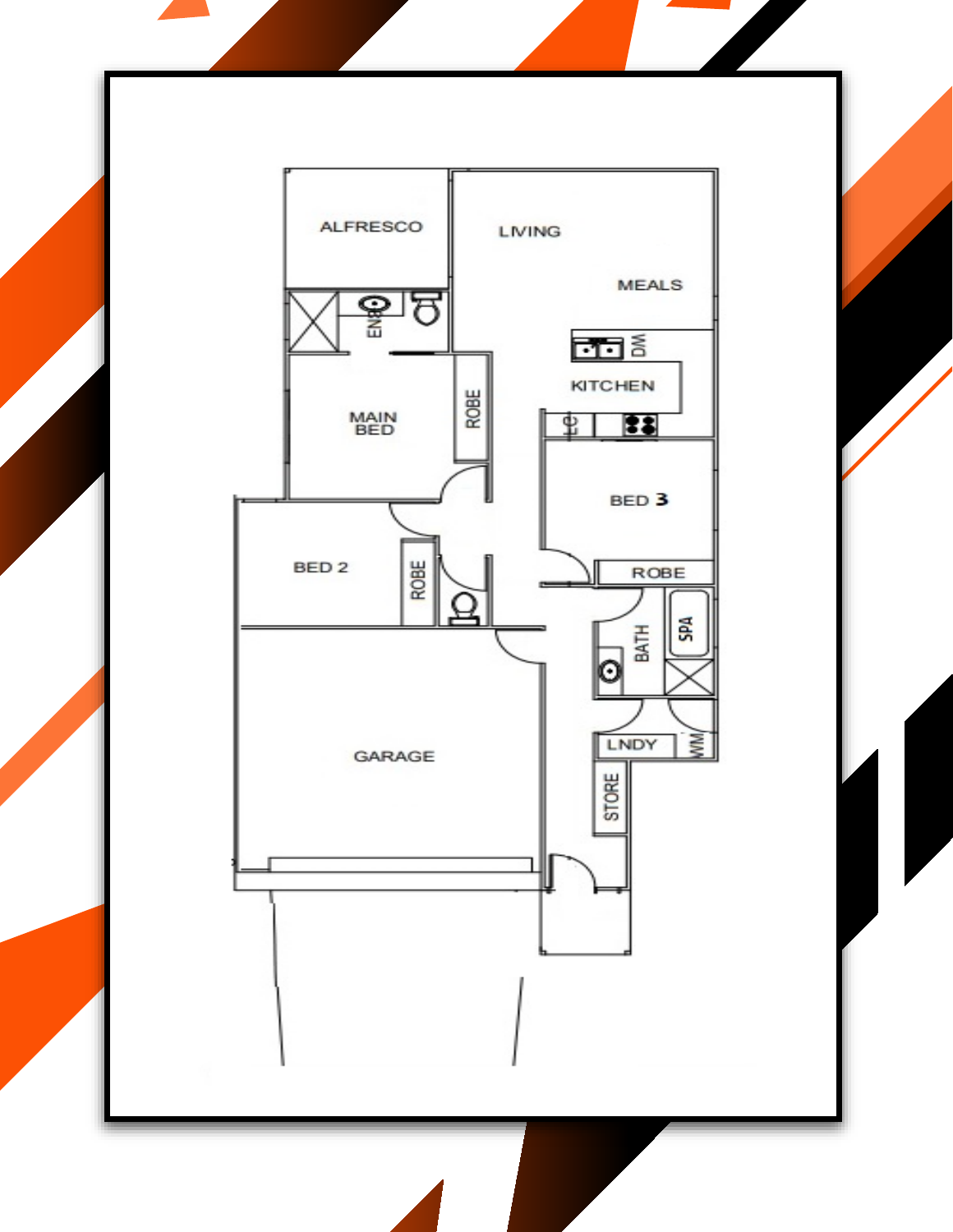#### Inclusion List:

- Colorbond 'Skillion' roof (Custom Orb) profile, 10 and 15 degree roof pitch with heavy duty sarking (moisture proof barrier) underneath.
- Colorbond fascia and gutter
- James Hardie weatherproof external cladding to perimeter walls, Stria sealed and painted, Easylap, sealed, cement rendered and painted. Vertical 42mm wide mouldings painted in a contrasting colour over cladding to front elevation
- Sisalation (moisture proof barrier) fixed to timber frame behind all external cladding
- 2.0 insulation Batts behind perimeter walls external weatherproof cladding
- 2.5 insulation Batts to ceilings throughout
- Front entry porch roofed with flat ceiling lined and sealed
- 900mm wide obscure glass panelled front entry door with adjoining 300mm wide fixed obscure glass panel
- Concrete floor slab (based upon 'M' site classification)
- Metal ceiling battens to fix plasterboard ceilings
- 2.440 metre (8 foot) high ceilings throughout
- Powder coated aluminium windows and glass sliding doors
- Nylon mesh flyscreens to all opening windows and glass sliding door
- Pull down sun-block blinds to all windows and glass sliding door
- Quality range of carpet to all bedrooms and built-in wardrobes
- Porcelain (600mm x 600mm) floor tiles to front entry, hall, living room, dining area, kitchen, bathroom, ensuite, wc and laundry
- Ensuite to main bedroom with 1200mm wide wall hung vanity unit, vitrified china vanity top with oblong shaped moulded basin, Flickmixer tap and high gloss Polytec 'soft-close' cupboards and drawers with full width mirror above. Clear safety glass shower screens with chrome trim and open entry, flexible handheld shower hose and square shaped shower rose with chrome soap dish holder. Fully wall tiled shower with recessed accessories shelf. Mandella 'Concerto' rimless close-coupled dual flush vitreous china wc with 'soft-close' lid and seat. Contrasting coloured porcelain tiles in shower and skirting tiles to porcelain floor tiles. Chrome double towel rail and wc paper holder, exhaust fan to ceiling and lockable cavity sliding access door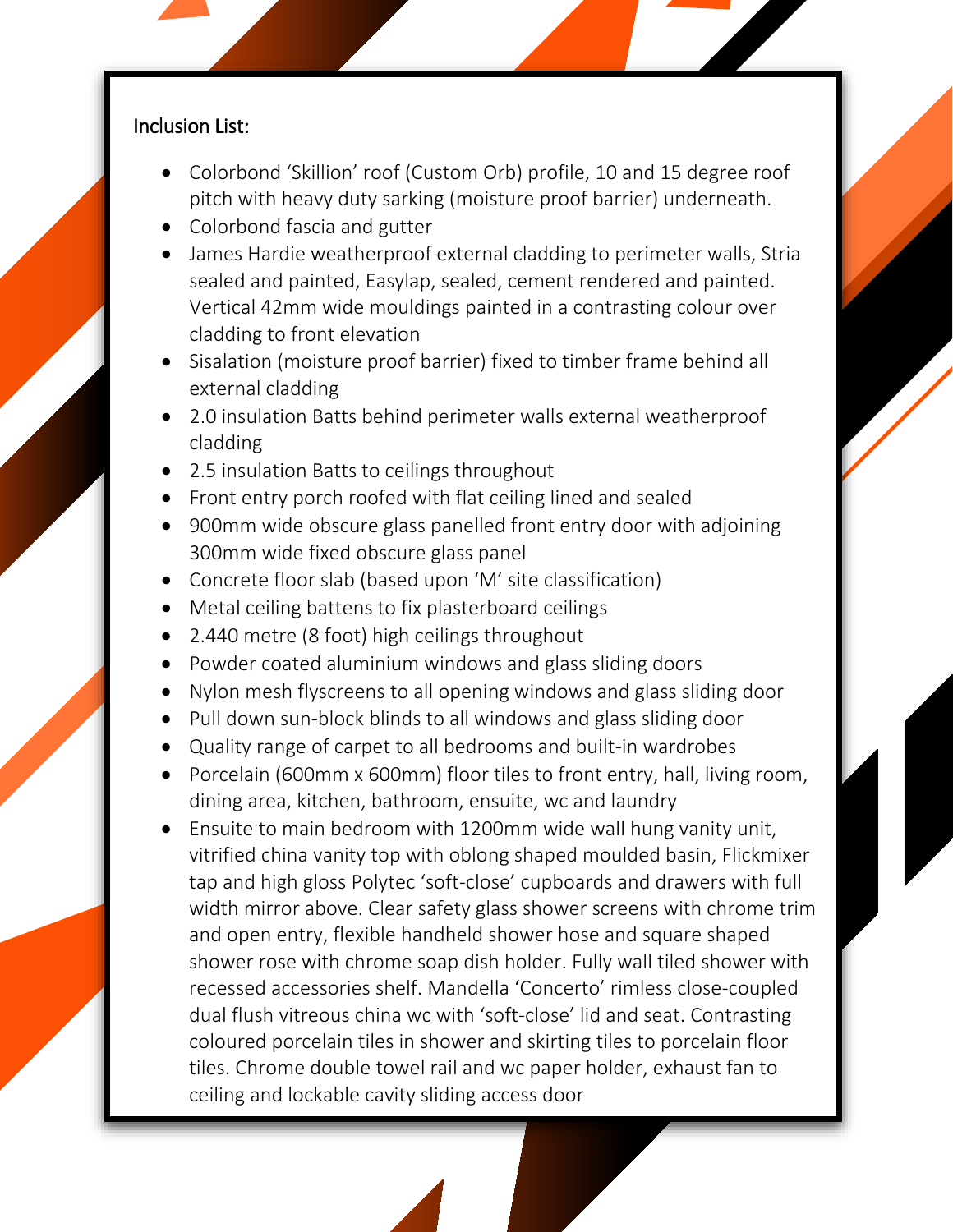- Main bathroom has 1200mm wide wall hung vanity unit, vitrified china vanity top with oblong shaped moulded basin, Flickmixer tap and high gloss Polytec 'soft-close' cupboards and drawers with full width mirror above. Clear safety glass swing access door to shower, flexible handheld shower hose with square shaped shower rose and chrome soap dish holder. Wall tiles to full height in shower with recessed accessories shelf. Contrasting coloured porcelain tiles in shower and skirting tiles to porcelain floor tiles. Stand-alone oval shaped deep acrylic spa bath with chrome mixer tap and spout, 900mm wide chrome double towel rail, exhaust fan to ceiling and swing access door
- Separate Mandella 'Concerto' rimless close-coupled dual flush vitreous china wc with 'soft-close' lid and seat, opposite main bathroom with chrome wc paper holder
- Built-in wardrobes to bedrooms 1, 2 and 3, Melamine top shelves, stainless steel hanging rails with one mirror faced and one vinyl faced sliding access doors
- Sliding vinyl faced doors to linen cupboard in hall with 4 rows of Melamine shelves
- Ducted air-conditioning throughout with centrally located zonal keypad
- Hardwired smoke detectors with battery back-up in ceilings outside bedrooms
- 4 blade ceiling fans to bedrooms, living area and alfresco (Total 5)
- TV points to living area and bedroom one
- Telephone and data connection point in living area
- House is prewired for telephone and the National Broadband Network connection
- Earth leakage circuit breakers installed throughout house
- Ample double and single power points throughout house

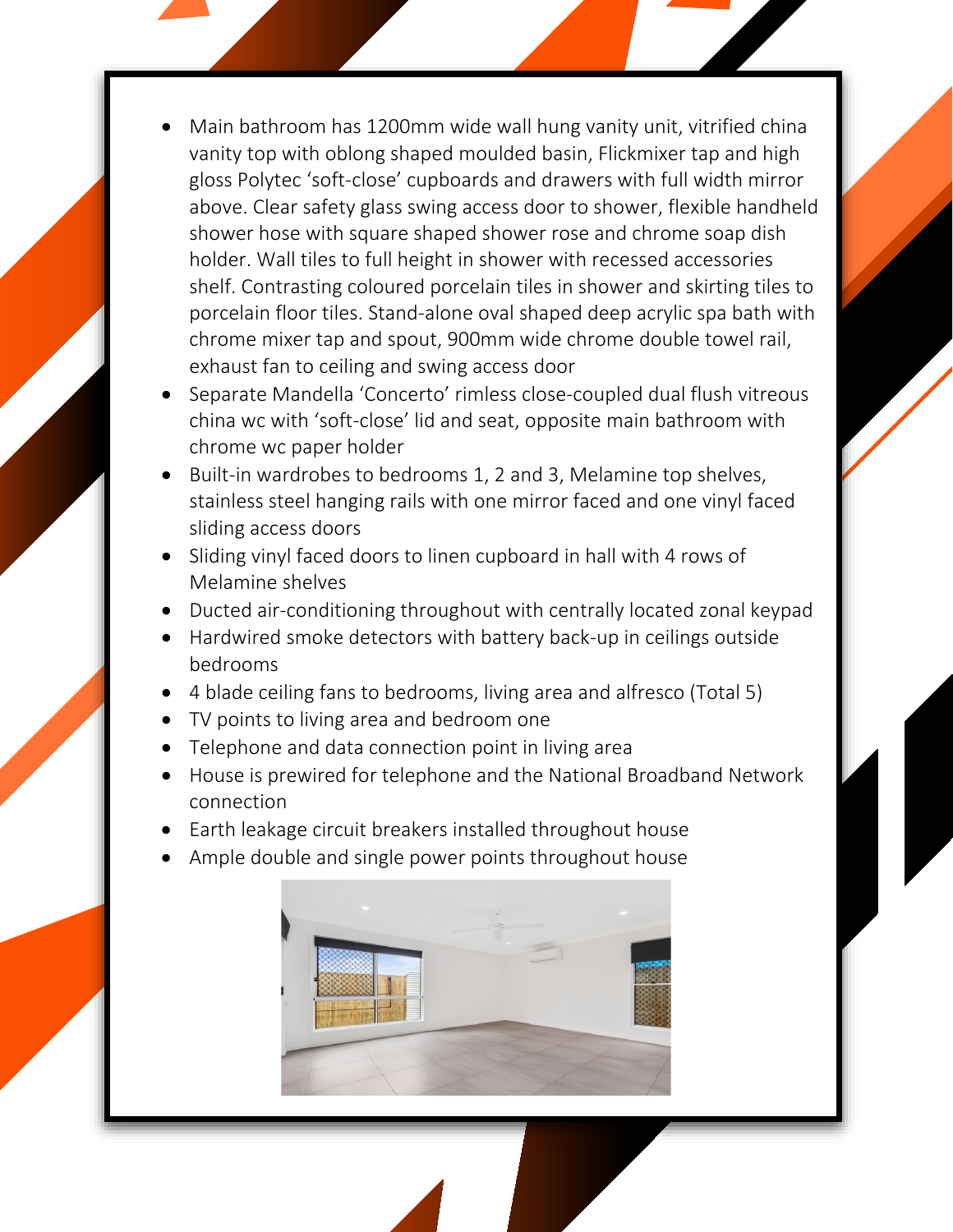- LED flush mounted down lights to living areas, bedrooms and service areas, oblong fluorescent light to double garage, external lighting to alfresco, front entry, spotlight to clothes drying area and decorative light fittings either side of double garage front entry
- Flush panel internal doors with brushed chrome finish lever type door handles
- Cushion or clip-on door stops to all internal swing doors
- Timber 42mm wide architraves and 68mm high skirting boards
- 75mm coved plaster cornice to ceilings throughout
- Plasterboard lined internal walls and ceilings
- Villaboard lined walls to all wet areas
- Kitchen with high gloss Polytec finish to floor and overhead cupboards, Smartstone bench tops, Chef fan forced wall oven in tower with microwave space above, Chef ceramic hot plate with retractable rangehood above, stainless steel faced dishwasher, under mounted double bowl stainless steel sink with Flickmixer tap. Single swing door pantry with 5 Melamine shelves, 'soft close' feature to cupboard doors, pot and plate drawers, porcelain tiled splashback above bench tops to underneath overhead cupboards, 910mm wide fridge recess with water access and 'waterfall end' to breakfast bar. Feature pendant lighting above breakfast bar
- Separate laundry with square edged laminated bench top, 3 door high gloss Polytec floor cupboards, stainless steel laundry tub with Flickmixer tap inset in bench top, concealed washing machine taps and aluminium framed clear glass panelled swing exit door to plain concreted side boundary footpath
- Plain concrete footpath from laundry to clothes drying area and rainwater tank
- Foldaway clothesline installed
- Rinnai 250 litre electric hot water system installed
- Double garage with remote controlled automatic opening Panelift door (2 handsets, plus one wall mounted) and internal access swing door
- Exposed aggregate concrete drive to double garage & footpath to front entry porch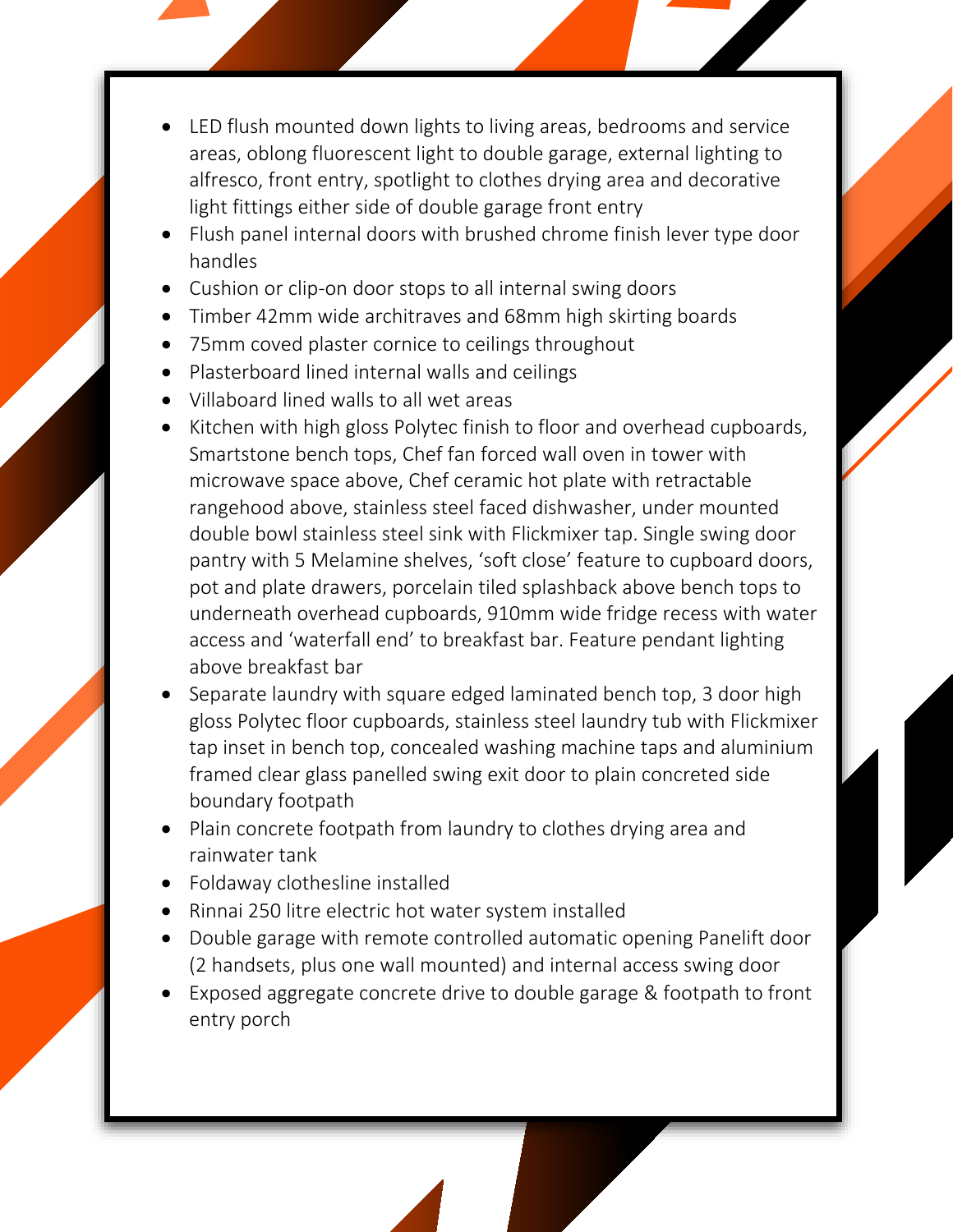

- Outdoor entertaining area, (Alfresco) with glass sliding door access from living room, under main roof, lined and sealed with external grade porcelain floor tiles
- Weatherproof double power to outdoor entertaining area (alfresco)
- 1.8 metre high timber paling fence (cca treated) to side and rear boundaries with one timber paling side access gate
- Fully turfed both back and front, with decoratively planted garden beds to front
- Termite pest control treatment in compliance with Sunshine Coast Regional Authority's requirements
- Engineered designed concrete footings, floor slab, timber frames and roof trusses
- 3,000-5,000 litre rainwater tank supplied and installed, connected to both toilets and laundry cold water supply depending on covenant requirements
- Painting: 3 coat system inside and out, (undercoat or sealer and two top coats)